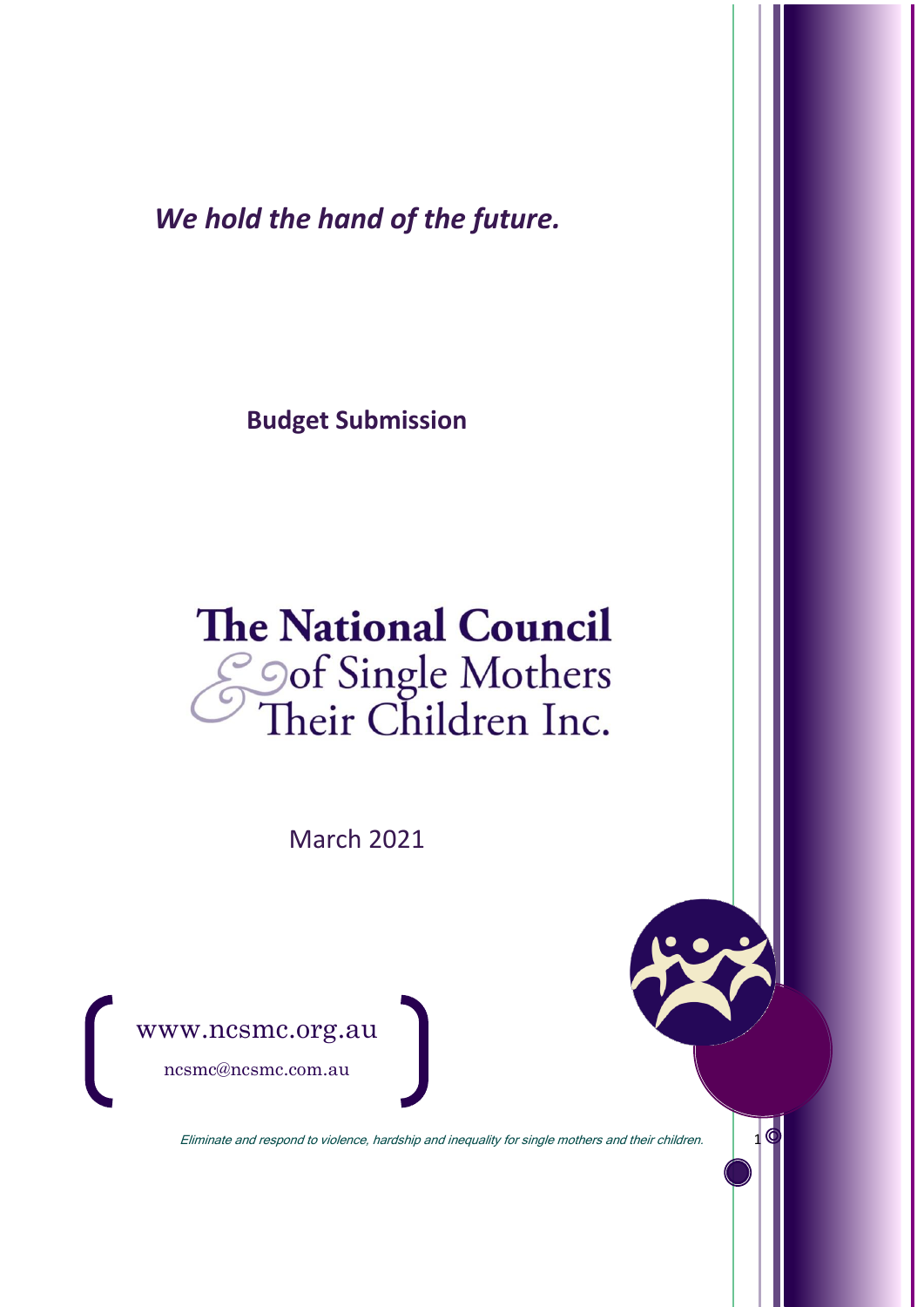

### **The National Council of Single Mothers & their Children Inc (NCSMC)**

An organisation dedicated to single mothers and a platform whereby both the community and the Government can communicate. NCSMC can comment on policy and legislation and ensure that the lived experience is heard. NCSMC provides information, referrals, and assistance to single mothers through our electronic platforms. In the past year we have responded to tens of thousands individual requests whilst our information post can reach up to 100,000+ per week. One of our greatest strengths is our expertise and commitment in working with and for the advancement of single mother families who are affected by poverty, hardship, and/or domestic violence.

#### **Pandemic**

The pandemic arrived in neighbourhoods, towns, and cities where there were already significant pockets of inequality, disadvantage and fears were held of increased in family and domestic violence and sadly this was realised. Findings from the Australian Institute of Criminolog[y survey](https://www.aic.gov.au/publications/sb/sb28) revealed that more than half of women who had experienced physical or sexual violence before the COVID-19 crisis said the violence had become more frequent or severe since the start of the pandemic whilst 33 per cent of women indicated that it was the first time they had experienced physical or sexual violence in their relationship. Overlay this with a patchwork of inequality and women life circumstances became extremely bleak. Women are over-represented in insecure, low-quality, and low-paid work, often minus labour market protections. Analysis of poverty in Australia finds that, before COVID-19, households with children with a female main income earner were more than twice as likely to live in poverty as those in which the main income earner was male, highlighting the impact of caring roles on poverty in Australia.<sup>i</sup> Single mother households are especially vulnerable to financial distress, which can be exacerbated by lost income due to their illness<sup>ii</sup>, the health needs of children, home-schooling and the presence of family violence only a few steps away.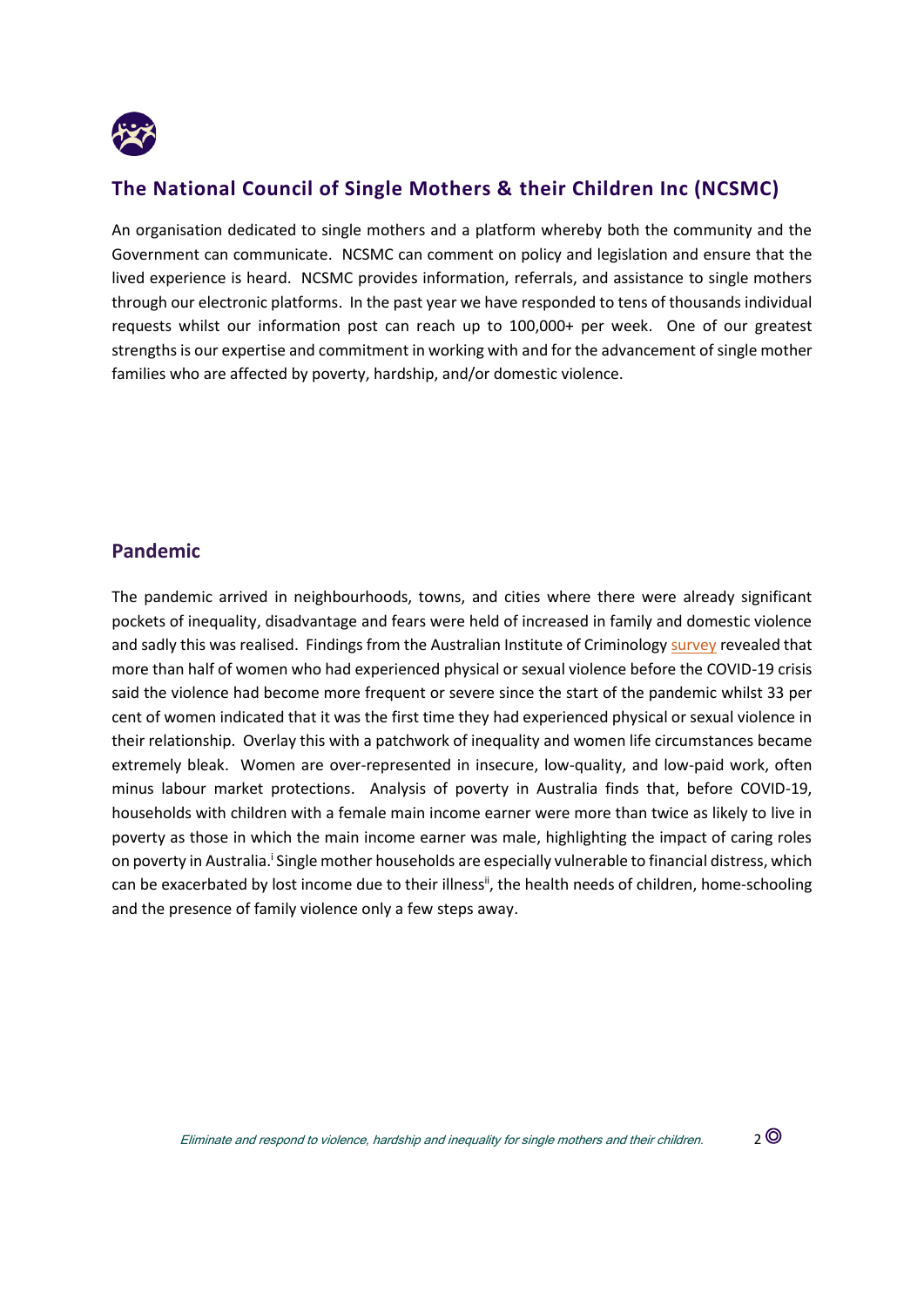#### **A long tail**

Recent research that speaks to the impact of COVID-19 underlines the need to consider specific life circumcises for single parents, to which the majority are mothers. Single parents commonly held casual positions in retail and hospitality and were among the first to lose their jobs due to the pandemic. Furthermore, whilst the Job keeper was important only 13 per cent<sup>1</sup> of single parents received that assistance. [Hilda](https://melbourneinstitute.unimelb.edu.au/__data/assets/pdf_file/0009/3537441/HILDA-Statistical-report-2020.pdf) and the [Gratin Institute](https://grattan.edu.au/report/womens-work/) note the care penalty, and that single parents were also more likely than parents in couples to drop out of the workforce during the crisis responsibilities, and that access to affordability care remains problematic<sup>2</sup>.

We must caution against confusing a wicked problem with a lack of concerted effort. To this end, NCSMC would like to congratulate the government on swift action, most specifically the Coronavirus Supplement, when implemented it was an extra \$550 per fortnight, as well as the Job Keeper Payment and the two Economic Support Payments. Unequivocally, the Coronavirus Supplement, at the original \$550 of per fortnight, made the most and significant and profound difference for single mother family in receipt of the Parenting Payment Single and the Jobseeker Allowance. We describe the payment as a life changer and life saver to the individuals who received the payment, their family, their local community, and our economy. Moreover, and on behalf of the 1.1 million children who had six months of living a childhood that was like their friends, we want to thank and ask that the investment in children remains one of the highest considerations.

Eliminate and respond to violence, hardship and inequality for single mothers and their children.  $3\,^{\circ}$ 

Wood D. Crowley T. pp 16 March 2021, Women's work the impact of the COVID crisis on Australian women, The Gratin Institute

Wood D. Crowley T. pp 22 March 2021, Women's work the impact of the COVID crisis on Australian women, The Gratin Institute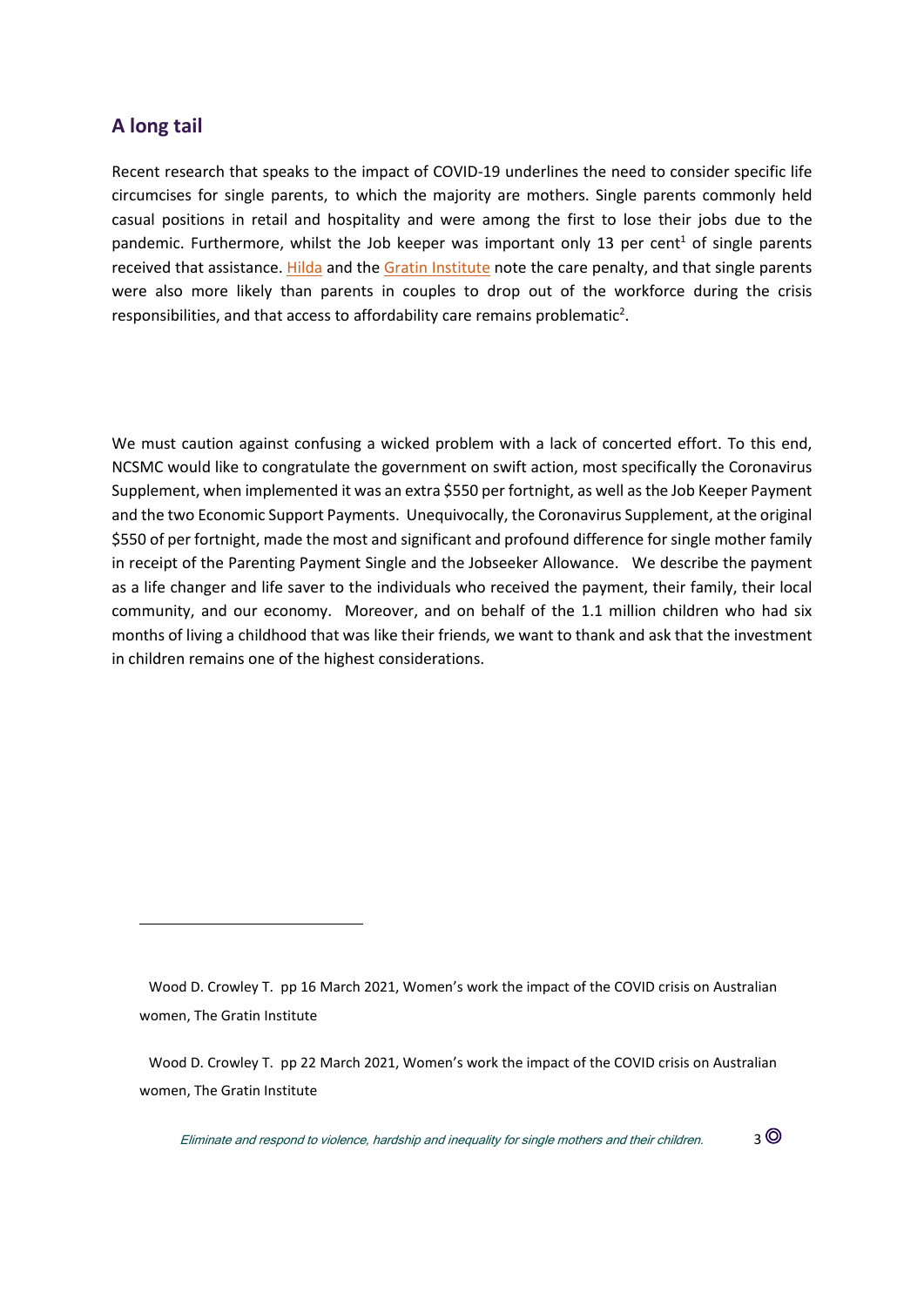Our expertise is derived from our own research, collaboration with others and steeped in the rich but often tragic experience of women who have sought our service. It is from this unique but clear vantage point that we present our submission and recommendations

## *Recommendations*

1. Reinstate access to the Parenting Payment Single for single parents whose youngest child is 16 years. The unemployment payment was never structured for single parents, the low earning thresholds punish claimants of insecure and low paid employment.

> Findings from the 2020 Hilda Statistical [report](https://melbourneinstitute.unimelb.edu.au/__data/assets/pdf_file/0009/3537441/HILDA-Statistical-report-2020.pdf) confirm that that single mothers, were some of the hardest hits by the pandemic, and their road to recovery will be slower and require strategic measures. Single mothers won't overcome the extraordinary circumstances of the pandemic without specific, targeted and additional assistance.

2. Immediately, and until the first recommendation is adopted, provide an exemption to the Parenting Payment Single for women affected by family and domestic violence to retain the current level of payment and an exemption from mutual obligations. Jobseeker is a horrendous outcome for women affected by family and domestic violence.

> Findings from the Australian Institute of Criminology [survey](https://www.aic.gov.au/publications/sb/sb28) revealed that more than half of women who had experienced physical or sexual violence before the COVID-19 crisis said the violence had become more frequent or severe since the start of the pandemic whilst 33 per cent of women indicated that it was the first time, they had experienced physical or sexual violence in their relationship.

- 3. **Child Support.** Child support is not the key lever in reducing financial hardship but when paid on time and in full, it reduces poverty by 21% The minimising and or avoidance of child support is taxation avoidance as well as abrogating a parent's responsibility to care for their child. The scheme must work in the best interest of the child.
- 4. Every parent who is part of the Child Support Scheme must lodge an annual tax return and that provisional income is no longer an accepted or default arrangement. Currently there are [200,000](https://researchbank.swinburne.edu.au/items/8e625e6a-3ae4-40d1-a426-474bba91d620/1/) plus customers who have not lodged their tax return, eroding the efficacy of the scheme and indulging in taxation avoidance and child support avoidance.
- 5. Ensure that child support liability and payments are taken into consideration for credit ratings.
- 6. Superannuation should not be a haven that enables the avoidance of child support payments. In the circumstances where the Australian Government has confirmed an

Eliminate and respond to violence, hardship and inequality for single mothers and their children.  $4\,^{\circ}$